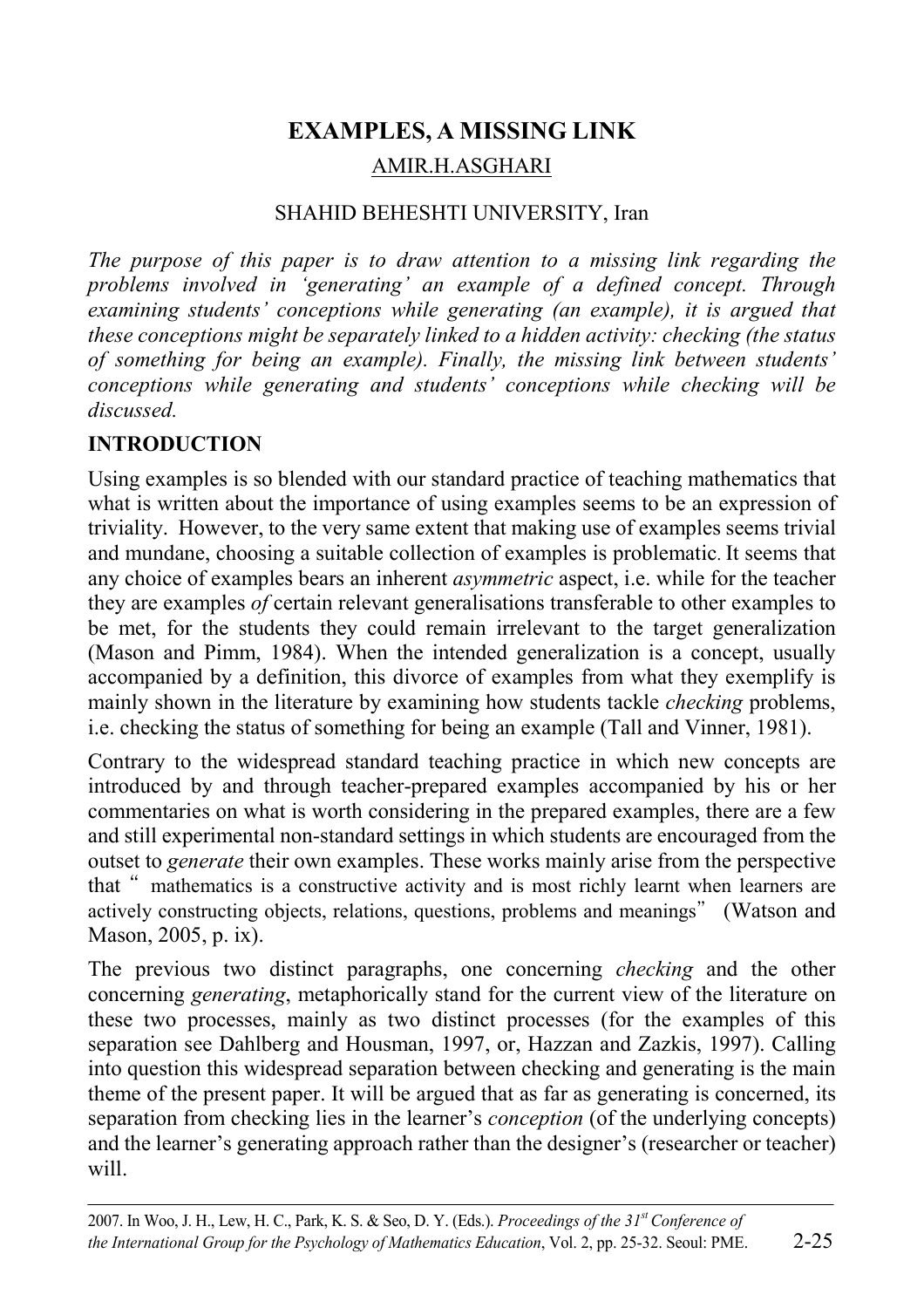# BACKGROUND

This paper is based on a wider study aimed at investigating students' understanding of equivalence relations (Asghari and Tall, 2005). The following task (The Mad Dictator Task) was originally designed while having the standard definition of equivalence relations in mind. The task was tried out on twenty students with varied background experience, none of them had any formal previous experience of equivalence relations and related concepts. In a one-to-one interview situation each student was introduced to the definition of a 'visiting law' (see below).Then each student was asked to give an example of a visiting law on the prepared grids (see below).

#### The Mad Dictator Task

A country has ten cities. A mad dictator of the country has decided that he wants to introduce a strict law about visiting other people. He calls this 'the visiting law'.

A visiting-city of the city, which you are in, is: A city where you are allowed to visit other people.

A visiting law must obey two conditions to satisfy the mad dictator:

1. When you are in a particular city, you are allowed to visit other people in that city.

 2. For each pair of cities, either their visiting-cities are identical or they mustn't have any visiting-cities in common.

The dictator asks different officials to come up with valid visiting laws, which obey both of these rules. In order to allow the dictator to compare the different laws, the officials are asked to represent their laws on a grid such as the one below.

|     | $000000000000$<br>0000000000                           |
|-----|--------------------------------------------------------|
| Ě   | 0 0 0 0 0 0 0 0 0 0                                    |
|     | $0000000000$<br>$\circ$ $\circ$<br>0 0 0 0 0 0 0 0 0 0 |
| may | 0 0 0 0 0 0 0 0 0 0                                    |
|     | 0000000000<br>0000000000                               |
|     | 0000000000<br>0 0 0 0 0 0 0 0 0 0                      |
|     | You are here                                           |

In the previous paper mentioned above, most of the data came from the students' involvement in generating an example. However, in that paper all the tasks involved, including generating, were in the background while students' conceptions of the concepts of interest were in the fore. Now, in this paper, I turn my attention around and start scrutinizing the tasks. For the previous paper mentioned above, most of the data came from the students'<br>  $\frac{3}{5} \frac{1}{5} \frac{1}{5} \frac{1}{5} \frac{1}{5} \frac{1}{5} \frac{1}{5} \frac{1}{5} \frac{1}{5} \frac{1}{5} \frac{1}{5} \frac{1}{5} \frac{1}{5} \frac{1}{5} \frac{1}{5} \frac{1}{5} \frac{1}{5} \frac{1}{5} \frac{1}{5} \frac{1}{$ 

As far as generating and checking are concerned there are a few methodological points worthy of consideration:

First, in our earlier paper mentioned above, according to a methodological choice, the focus of the study was on the outcomes of learning (learned) rather than on the learners. In the present paper, I give more weight to the individuals' voices. However, again it is not the individuals per se that matter; the focus will be on what they reveal about the possible interconnections between generating, checking and the students' conceptions.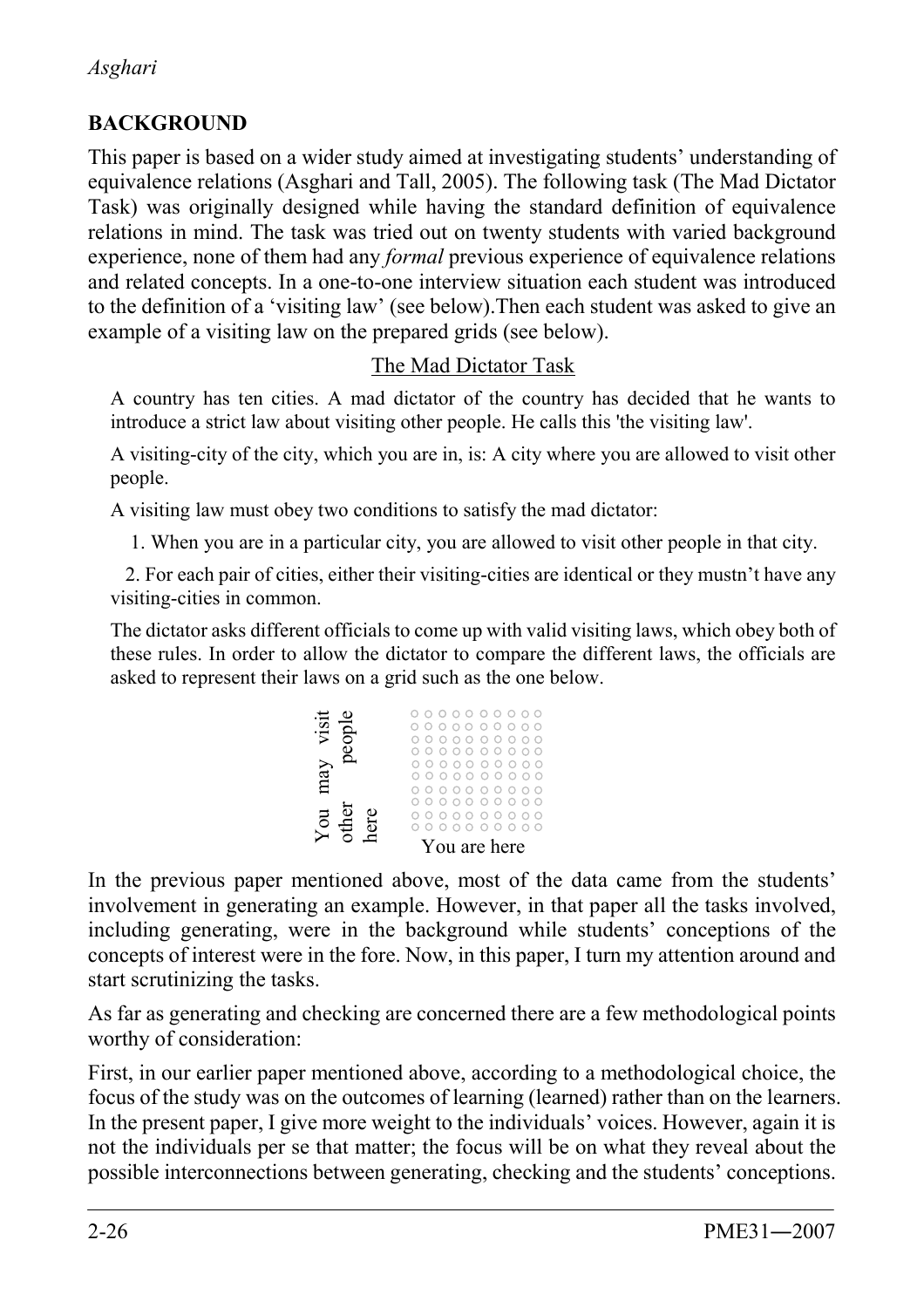Second, in this study generating an example basically means coming up with certain points on the grid where there are incredible blind choices (two to the power of hundred different ways of putting the points on the grid), and where only a tiny portion of all the possible choices constitutes the potential example space (something about one over two to the power of eighty). However, the number of objects (examples) in this tiny portion is still big enough (it is exactly 115975) to surprise the participants by the potential possibility of having an example that is open to them.

Third, in the course of the interview, after generating the first examples each interviewee was asked to generate another one. However, the number of generated examples was mainly determined by the interviewee's will rather than any predetermined plan. As a result, the interviewees' works range from generating only two examples to suggesting a way to generate an example, though they were never asked to explain a general way to generate an example.

Fourth, one of the most subtle points of each interview was to make a decision about checking point, i.e. whether the interviewer should ask the interviewee to check whether his or her self-generated figure is an example or not. This decision was entirely contingent on the interviewee's way of generating his or her example. As a matter of fact, to the same extent that the interviewer could not be aware of all possible conceptions in advance, he could not examine all possible contingencies beforehand. As a general rule, if the interviewer sensed that the way of generating an example reflects a new conception (at least new from the interviewer's point of view) he asked for checking, otherwise that decision was left to the interviewee.

Indeed, the fourth point underlines the missing link stressing in this paper. For a long time, I was not aware of the hidden existence of checking while generating. As a result, generating an example came to a halt as soon as student's generated figure seemed to be an example. However, students' spontaneous attempts to justify their generated figure brought to the fore some complex interrelationships between generating and checking. The next section exemplifies some of these complexities.

# Exemplification and Conception

As mentioned before, twenty students with varied background experiences participated in this study. However, in the present paper we only follow two students (Dick and Hess) across two different tasks, namely generating and checking. This is not because these two students and/or their work are typical. They just exemplify how a certain conception may carry different weights in different tasks.

I shall start with Dick (at the time, a first year undergraduate law student) when he was generating his first example.

Dick: this question's been specially designed to confuse.

After a few minutes puzzling over the task and putting some points on the grid, he realized how to represent the first condition: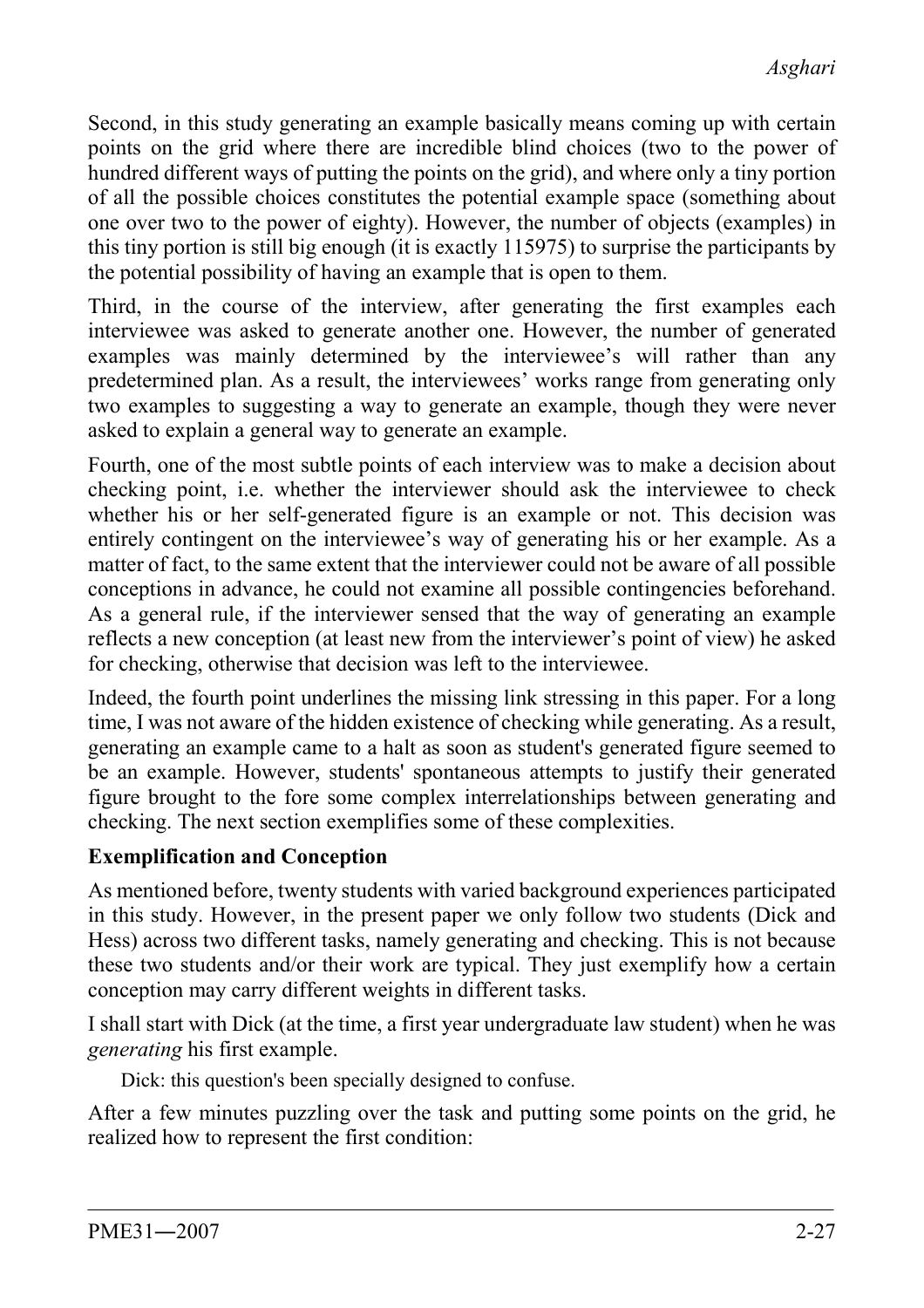Dick: that line (diagonal), that line is the first condition, because you allow to visit people in that city, you see.

Now, his grid looks like the figure on the right:

Dick: so let's *check* this works...um, I think you can't do very complicated system, because otherwise a pair of cities certainly contradict with each other,

I am not sure it works or not, I think I put that wrong, um.

 $\bullet$   $\bullet$   $\circ$  $\bigcirc$  $\begin{array}{ccc}\n0 & 0 & 0 & 0 & 0\n\end{array}$ While generating and checking, Dick's focus is on a pair of cities. In other words, his work manifests a *matching conception* in which the focus is on a pair of elements.

Having failed in his first attempt, he turned his attention to a part of the grid, generated the following figure on the left, checked it matching-wise and extended it to the following figure on the right:

|                                                                   | Dick: so if you do a sort of cross,          |                                                                                                                                                                                                               |
|-------------------------------------------------------------------|----------------------------------------------|---------------------------------------------------------------------------------------------------------------------------------------------------------------------------------------------------------------|
|                                                                   | I think that satisfy the second condition,   | $\begin{array}{cccccccccccccc} \bullet & \bullet & \circ & \circ & \bullet & \bullet & \circ & \circ & \bullet & \bullet \end{array}$<br>$\circ\circ\bullet\bullet\circ\circ\bullet\bullet\circ\circ$         |
| $\circ\circ\bullet\bullet$                                        | um, I also think that would happen, because  | $\circ\circ\bullet\bullet\circ\circ\bullet\bullet\circ\circ$                                                                                                                                                  |
| $\circ$ $\circ$ $\bullet$ $\bullet$<br>$\bullet\bullet\circ\circ$ | you get line where you've already filled the | $\begin{array}{cccccccccccccc} \bullet & \bullet & \circ & \circ & \circ & \bullet & \bullet & \circ & \circ & \bullet & \bullet \end{array}$<br>$\circ\circ\bullet\bullet\circ\circ\bullet\bullet\circ\circ$ |
| $\bullet\bullet\circ\circ$                                        | centre diagonal which I did before, which    | $\circ\circ\bullet\bullet\circ\circ\bullet\bullet\circ\circ$                                                                                                                                                  |
|                                                                   | means it satisfies the first condition.      | $\begin{array}{cccccccccccccccccc} \bullet & \bullet & \circ & \circ & \circ & \bullet & \bullet & \circ & \circ & \bullet & \bullet \end{array}$                                                             |

Obviously, his figure satisfies the first condition, but, what about the second condition? Consider that the processes that he made use of was not predictive, i.e. making use of it did not guarantee that the product would be an example. As a result, *checking* the status of the product is inevitable. For an informed person, Dick's first example is indeed an example because it consists of two disjoint groups of mutually related elements (here, cities). However, it is not something that Dick sees in his figure. Yet, confined himself to matching, He checked it by taking a random pair:

Dick: yah, so that's what I did, so every one of these dots means you can visit that city, ... and if you take any *random pair*, I go two and seven, none of them can visit same cities, um, …, two can visit one, but seven can't visit one or two, so that's different, I think that satisfies all conditions.

But, his matching conception hindered him to generate another example (at the interviewer's request).

Dick: um, well, you have to have a *regular pattern* to obey the second condition; because otherwise, um, this is regular, if you, if I want to suppose, I can't hit how it worked out, um, ... for every pair, *there's so many pairs*, um, I can't work out, there's so many pairs that we aware if to work out another system, and I can't think another way to do it, um, I stick to this assumption, it has to be a regular system, because otherwise at least one of the pairs conflict, um…I can't think another way…it is the only example I can think of.

On the interviewer's insistence, he tries again. Yet, within a matching conception, his focus is mainly on the medium (here, the grid) in which he is about to present another example.

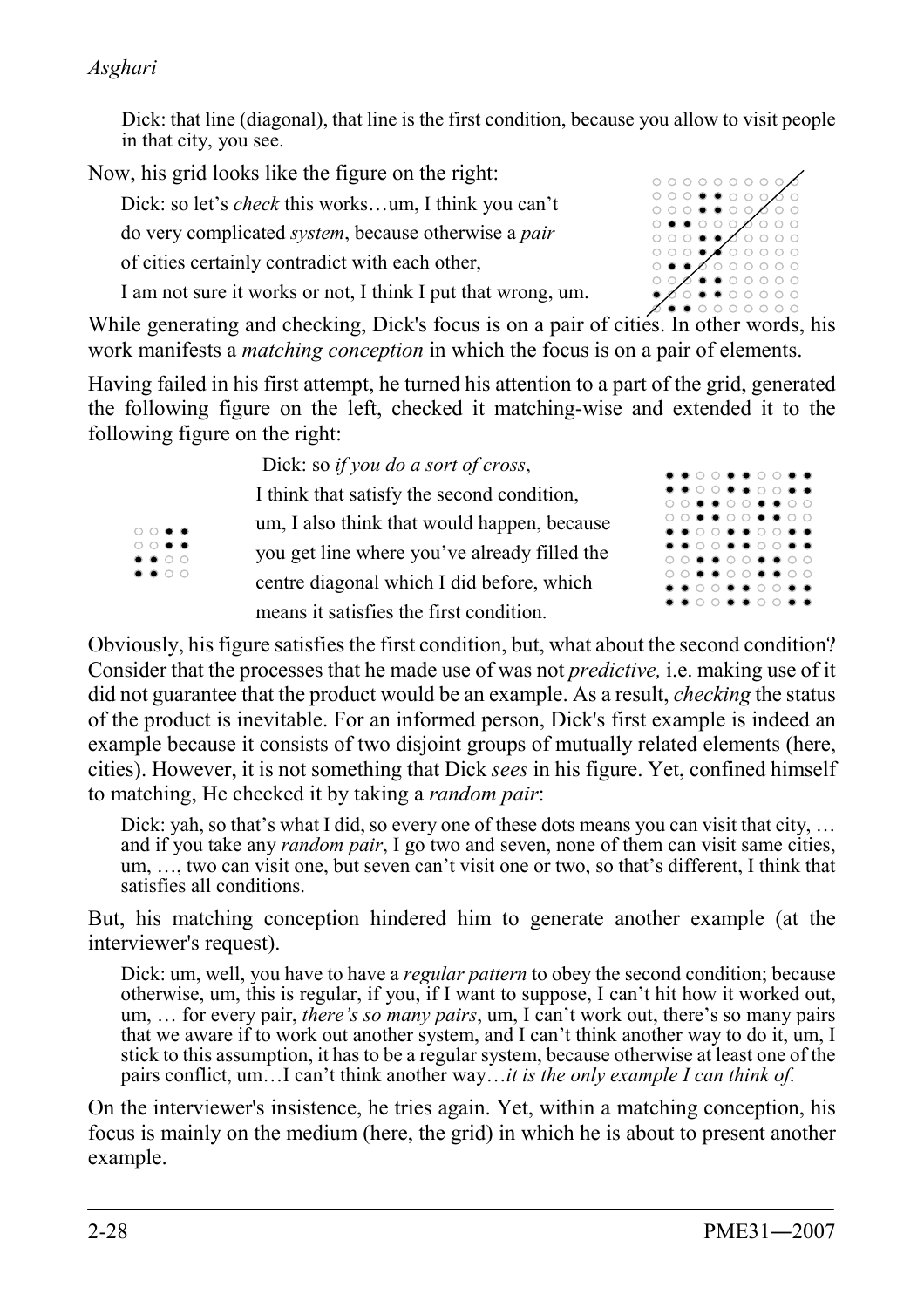| ○○○○○○●○○● Dick: I just try a <i>pair</i> , four and seven having non<br>000000000000                                                                     | 0000000000<br>0000000000                                                                                                                                                                                                                                                                                   |
|-----------------------------------------------------------------------------------------------------------------------------------------------------------|------------------------------------------------------------------------------------------------------------------------------------------------------------------------------------------------------------------------------------------------------------------------------------------------------------|
| $\circ \circ \circ \circ \circ \bullet \bullet \circ \circ \circ$ similar, um; now, I do five and six<br>000000000000                                     | 0000000000<br>0000000000                                                                                                                                                                                                                                                                                   |
| ○○○○○●●○○○○ they have to cross over with the line in the middle,                                                                                          | 0000000000<br>$\begin{array}{cccccccccccccc} \bullet & \bullet & \bullet & \bullet & \bullet & \circ & \circ & \circ & \circ & \circ & \circ & \circ \end{array}$                                                                                                                                          |
| $\frac{\circ}{\circ}$ $\frac{\circ}{\circ}$ $\frac{\circ}{\circ}$ $\frac{\circ}{\circ}$ so I do seven, and that shouldgo upwards with six                 | $\begin{array}{cccccccccccccc} \bullet & \bullet & \bullet & \bullet & \bullet & \circ & \circ & \circ & \circ & \circ & \circ & \circ \end{array}$                                                                                                                                                        |
| $\frac{\circ \bullet \circ \bullet \circ \circ \circ \circ \circ}{\bullet \circ \circ \circ \circ \circ \circ}$ I think this might also work as a system. | $\begin{array}{cccccccccccccc} \bullet & \bullet & \bullet & \bullet & \bullet & \circ & \circ & \circ & \circ & \circ & \circ & \circ \end{array}$<br>$\begin{array}{cccccccccccccc} \bullet & \bullet & \bullet & \bullet & \bullet & \circ & \circ & \circ & \circ & \circ & \circ & \circ \end{array}$ |

Again, Dick needs to check if his system works. This time, for a moment he exhibits a

different conception, *i.e. grouping.* 

Dick: um, I just tried a *random example* and it works (ha, ha), um... I just do an example of having the first five cities all be able to visit each other, then the second five cities all be able to visit each other... once again it's a regular system.

However, Dick's grouping experience is not reflected in his next generating attempt.

Dick: um, once again I *am stuck* for other way to do it, when I did that one (first example); I thought there won't be other ways to do it, now I think of another one which works…for this one (the previous example), I worked from the top to the bottom…, now I am considering filling from left to right to the middle spots…

Soon afterwards he realised that "that would be resulted in the same sort as the second example"! But, still focusing on the figural features, he continued as follows:

| Dick: if you do a system where you fill in blocks of dashes                                                                      | $\circ\bullet\circ\bullet\circ\bullet\circ\bullet\circ\bullet$ |
|----------------------------------------------------------------------------------------------------------------------------------|----------------------------------------------------------------|
| something possibly diagonal lines, but I am not sure that system work, $\circ \bullet \circ \bullet \circ \bullet \circ \bullet$ |                                                                |
| I must fill in to see it worksso that each circle, each visiting-city is                                                         | $\circ\bullet\circ\bullet\circ\bullet\circ\bullet\circ\bullet$ |
| not next to another visiting-city, um, so that, like that (laughing),                                                            | $\circ\bullet\circ\bullet\circ\bullet\circ\bullet\circ\bullet$ |
| <i>take a random pair</i> , say three and six, not same, not same, not same                                                      | $\circ\bullet\circ\bullet\circ\bullet\circ\bullet\circ\bullet$ |
| I think this does work actually (laughing), I just took it and it worked!                                                        |                                                                |

Again it is a vague sense of "a regular system" that leads Dick to his third example. As a result, checking is inevitable. When checking, it is only a matching procedure that connects his three examples together. When generating, not only his conception (matching) is hardly noticeable while generating his last example, but also it somehow hindered him to make it!

Dick: it seems that I shouldn't thought about it (the third example) originally because the second rule is that they must have identical or they mustn't have any in common.

Consider the dual role of the matching conception in generating and checking. It is also worth stressing that it is Dick's approach, rather than matching conception per se, which makes checking inevitable. Hess' experience shows this point.

Hess (at the time, a middle school student) manifested multiple ways of experiencing the situation. After generating the diagonal as his first example, he thought that "it is impossible to have another example" because if "we add another point, they would have a different point, so they never would be identical". Soon afterwards, the same conception (matching)–once hindered him to generate an example–helped him to generate a collection of examples: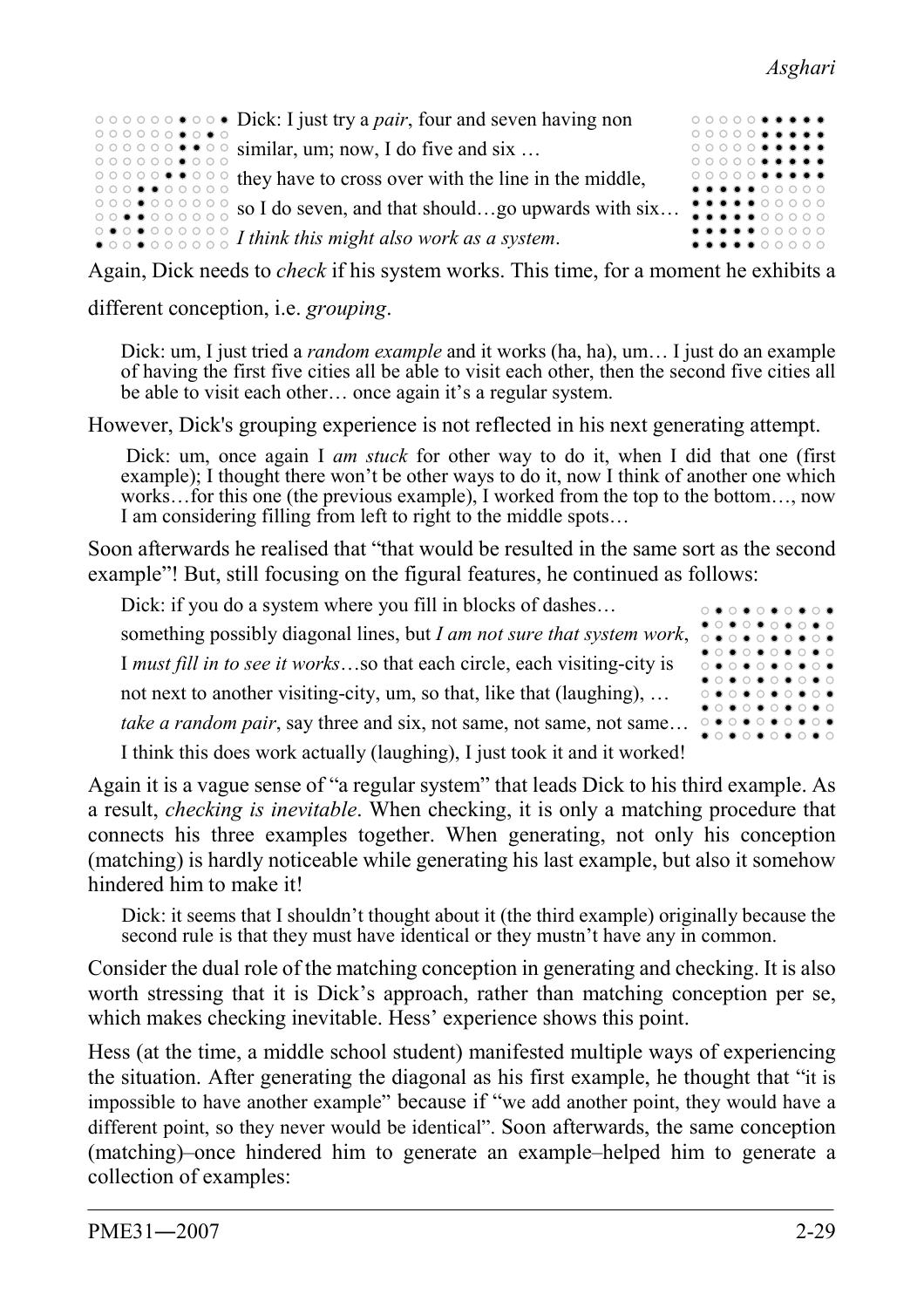#### Asghari

Hess: Now, if for every, for example, this point, one, if I put everywhere, for example, I put eight, I must put for eight, one; eight and one are completely the same and others are completely different…so we have infinite cases; no, it is not infinite, but it is a lot…

| 0000000000                                                                                                                                                                                                     | for 3, I put 5 and for 5 I put 3.       | 0000000000                                                                                                                                                                                                       |
|----------------------------------------------------------------------------------------------------------------------------------------------------------------------------------------------------------------|-----------------------------------------|------------------------------------------------------------------------------------------------------------------------------------------------------------------------------------------------------------------|
| 000000000000<br>$\bullet$ 0 0 0 0 0 0 0 $\bullet$ 0 0                                                                                                                                                          | Interviewer: and still have you got the | $\circ\circ\circ\circ\circ\circ\circ\bullet\bullet\bullet$<br>$\bullet$ 0 0 0 0 0 0 0 $\bullet$ 0 0                                                                                                              |
| 0000000000<br>$000000000000$                                                                                                                                                                                   | previous points?                        | $000000000000$<br>0000000000                                                                                                                                                                                     |
| $\circ\circ\circ\circ\bullet\circ\circ\circ\circ\circ$<br>00000000000                                                                                                                                          | Hess: it makes no difference            |                                                                                                                                                                                                                  |
| $\circ\circ\bullet\circ\circ\circ\circ\circ\circ\circ$<br>0 0 0 0 0 0 0 0 0 0<br>$\begin{array}{cccccccccccccc} \bullet & \circ & \circ & \circ & \circ & \circ & \circ & \bullet & \circ & \circ \end{array}$ | 10, I put 9, also 9, I put 10.          | $\circ\circ\bullet\circ\bullet\circ\circ\circ\circ\circ$<br>0 0 0 0 0 0 0 0 0 0<br>$\begin{array}{cccccccccccccc} \bullet & \circ & \circ & \circ & \circ & \circ & \circ & \bullet & \circ & \circ \end{array}$ |

Now, he is looking for something more *general*, certain "property that all of them have":

Hess: In general, any two symmetric points that we choose we have one (example) about this (the diagonal).

Unlike Dick, Hess envisages what an example might look like. However, like Dick, he only matches together two elements (here, two points), ignoring the possible connections that each one of these two elements might have with the other elements. As a result, some non-examples are counted as examples. However, *in action*, he chose his new pairs somehow keeping them distinct from the old ones. In action or envisaged, in Hess' generating approach, checking is embedded in from the outset, yet within a matching conception.

Later on, Hess generated a non-example symmetric figure. To do so, he needed to give weight to an element, and then, its likely relations with more than one element.

Hess: if 10 has something, that one has 10 too; If 10 has 4, 4 has 10 too, then I must prove that 4 and 10 are equal…if 10 has 5, no, it was rejected... 10 and 4 no longer are equal.

His attempt to provide a non-example symmetric figure plants the seeds of a groupconception reflected in his next generating attempt. Let us enter his work from the middle where he expressed what he has got "as clear as possible and very nicely".

He has already generated the following example on the left:

|                | ococococo Hess: My hypothesis is that this one has the conditions of the problem,                                                                  |
|----------------|----------------------------------------------------------------------------------------------------------------------------------------------------|
|                | $\circ \circ \circ \bullet \circ \bullet \circ \bullet \circ \bullet$ well, it has the conditions, I suppose I want to make a new condition (a new |
| 00000000000    | accooocogoogeco example) from the previous condition; suppose I choose another point                                                               |
|                | $\circ \circ \circ \bullet \circ \bullet \circ \bullet$ somewhere, I add 4 and 7. (He continues) now, seven is a member of four.                   |
|                | oooooooooo Then I am working on the seventh column, because seven had itself I                                                                     |
| $000000000000$ |                                                                                                                                                    |
|                | $\circ \bullet \circ \circ \circ \circ \circ \circ \circ$ continues) then in each of the others, I determine seven, because it has just            |
| 0000000000     | been added.                                                                                                                                        |

| $\circ\circ\circ\circ\circ\circ\circ\circ\bullet$          | 000000000●                                                                                                                      | $\circ\circ\circ\circ\circ\circ\circ\circ\bullet$                                                                       |
|------------------------------------------------------------|---------------------------------------------------------------------------------------------------------------------------------|-------------------------------------------------------------------------------------------------------------------------|
| $\circ\circ\circ\bullet\circ\bullet\circ\circ\bullet\circ$ | $\circ\circ\circ\bullet\circ\bullet\bullet\circ\bullet\circ$                                                                    | $\circ\circ\circ\bullet\circ\bullet\bullet\circ\bullet\circ$                                                            |
| $000000000000$                                             | $\circ\circ\circ\circ\circ\circ\bullet\circ\circ$                                                                               | 0000000●00                                                                                                              |
| $\circ\circ\circ\bullet\circ\circ\bullet\circ\circ\circ$   | $\circ\circ\circ\bullet\circ\circ\bullet\circ\circ\circ$                                                                        | $\circ\circ\circ\bullet\circ\bullet\bullet\circ\bullet\circ$                                                            |
| $\circ\circ\circ\bullet\circ\bullet\circ\circ\bullet\circ$ | $\circ\circ\circ\bullet\circ\bullet\bullet\circ\bullet\circ$                                                                    | $\circ\circ\circ\bullet\circ\bullet\bullet\circ\bullet\circ$                                                            |
| $\circ\circ\circ\circ\bullet\circ\circ\circ\circ\circ$     | $\circ\circ\circ\circ\bullet\circ\circ\circ\circ\circ$                                                                          | 0000000000                                                                                                              |
| $\circ\circ\circ\bullet\circ\bullet\circ\circ\bullet\circ$ | $\circ\circ\circ\bullet\circ\bullet\bullet\circ\bullet\circ$                                                                    | $\circ\circ\circ\bullet\circ\bullet\bullet\circ\bullet\circ$                                                            |
| $\circ\circ\bullet\circ\circ\circ\circ\circ\circ\circ$     | $\circ\circ\bullet\circ\circ\circ\circ\circ\circ\circ$                                                                          | $\circ\circ\bullet\circ\circ\circ\circ\circ\circ\circ$                                                                  |
|                                                            | $\begin{array}{cccccccccc} \circ & \bullet & \circ & \circ & \circ & \circ & \circ & \circ & \circ & \circ & \circ \end{array}$ | $\begin{array}{cccccccccc} \circ & \bullet & \circ & \circ & \circ & \circ & \circ & \circ & \circ & \circ \end{array}$ |
|                                                            |                                                                                                                                 |                                                                                                                         |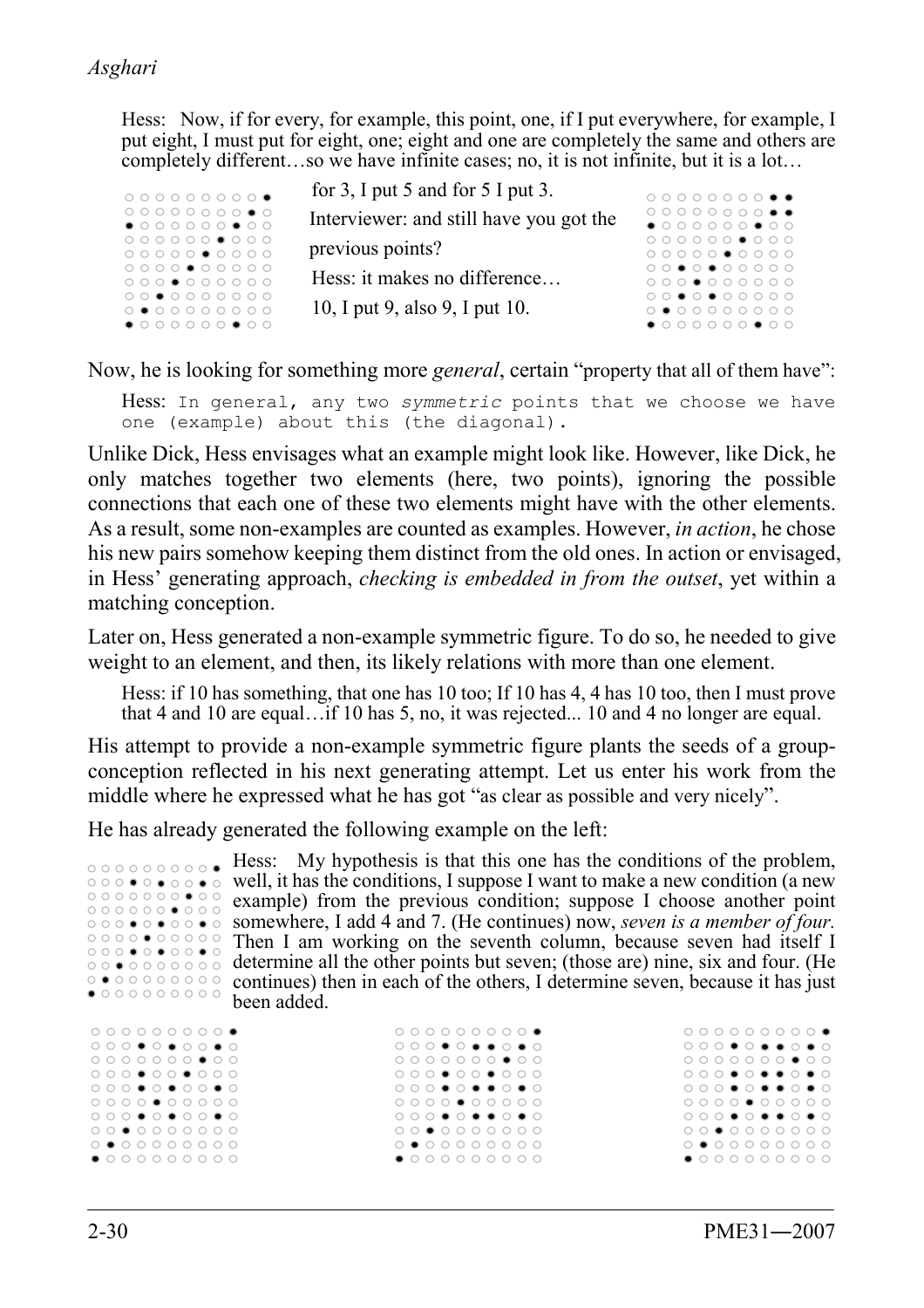Hess sees no point to check his newly generated figure. He even does not see his example separated from the process leading to it.

Interviewer: How you know that this figure is an example?

Hess: I don't want to show it is an example, we suppose it is an example, then I add, and I prove when it is added (the conditions) are satisfied again.

Interviewer: the question is here, you want to give it to the dictator, and say it is the way that people can visit each other; the dictator look at it and say whether you have satisfied the laws. He doesn't want to change it; he saves your paper. You are a dictator; do you accept this one without any change?

Hess' generating attempt manifested a group of pair-wise related elements. To check his figure (on the interviewer's insistence), he turns back to matching for a moment before experiencing a group with a *focal* element related to all the other elements of the group:

Hess: each two we consider, either they are alike or they are different…Yes. I prove it like this…we investigate for each column, those that are equal to it, those that must be equal to it, are they equal to it, or not?

As it can be seen, one conception is reflected when generating and another conception when checking. Reconciling these conceptions means reconciling generating and checking.

## Conclusion

The fragmented experiences described in this paper suggest something in line with what Marton and Booth call the path of learning: "that learning proceeds from a vague undifferentiated whole to a differentiated and integrated structure of ordered parts...the more that this principle applies in the individual case, the more successful is the learning that occurs" (Marton and Booth, 1997, p.138).

However, it does not mean that the aspects that have been differentiated and integrated when handling a certain task are also being carried to another task. They are usage-specific. In the case of our interest, this means there are certain interconnections between what a student conceptualizes and how he or she generates an example. In the same vein, there are certain interconnections between *what* he or she conceptualizes and how he or she checks the status of something for being an example. This suggests the following schematic figure:



What is experience on the left figure is not necessarily the same as what is experienced on the right figure. They vary in certain aspects; altogether manifest the variation in the students' experiences of the concept involved. Reconciling different aspects of this diversity may result in reconciling generating and checking, and consequently there would be no need for checking after generating. However, this does not mean that there